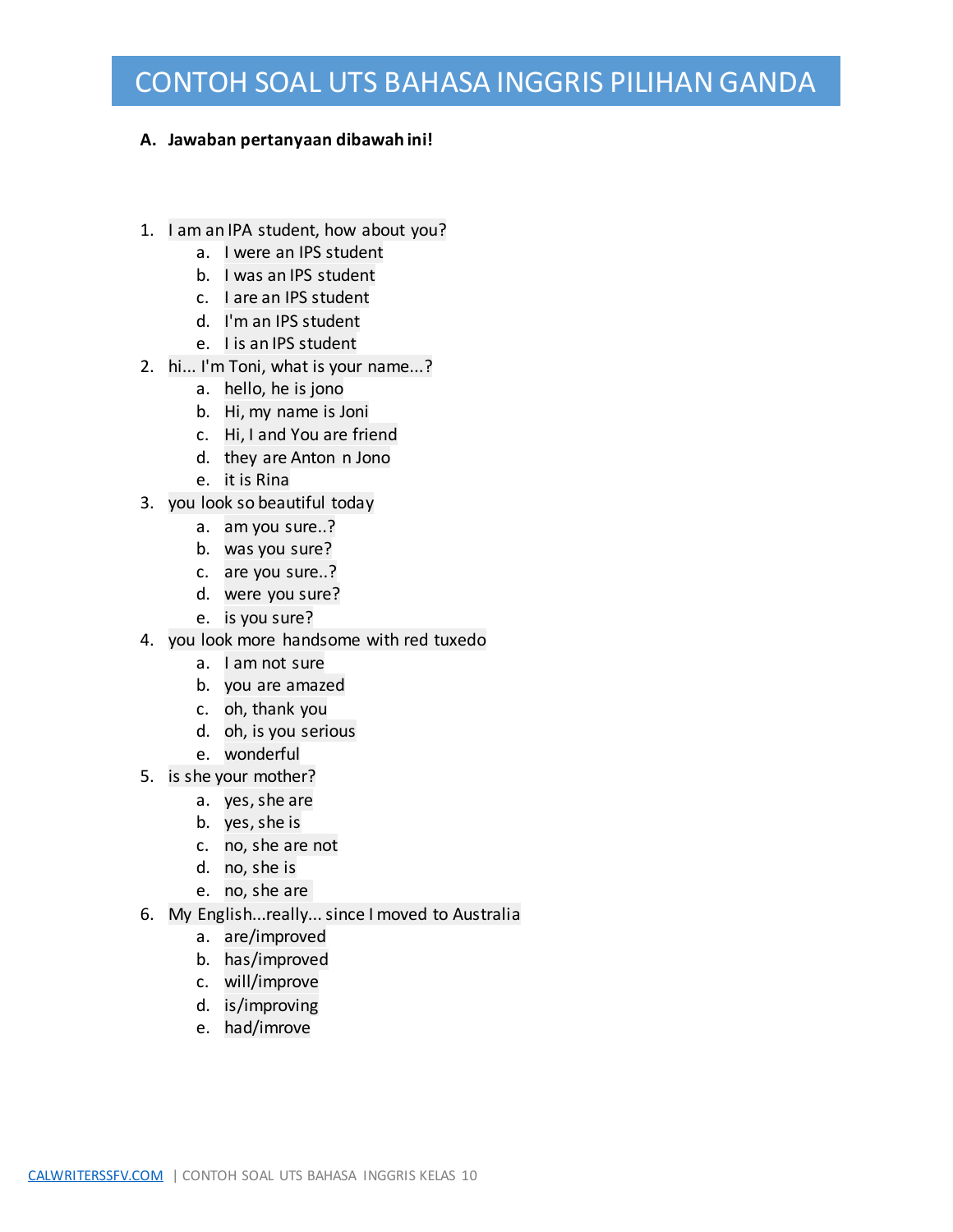#### 7. Sena : "Good moning, Via."

Via : " ... "

- a. Good Luck
- b. Good evening
- c. Good afternoon
- d. Good morning
- e. Good afternoon

### 8. **A Woman and the Wolves**

A long time ago, very few people lived in the New Territories. There were only a few villages. If the people wanted to go from one village to another, they often had to pass through wild and unsafe forest.

One day, a farmer's young wife went to the next village to visit her own mother and brother. She brought along her baby son. When it was time for her to leave, her brother said " it is getting dark. Let my son, Ah Tim go with you though the forest."

So Ah Tim led the way and the young woman followed behind, carrying her baby. When they were in the forest, suddenly they saw a group of wolves. They began to run to avoid the danger, but Ah Tim kicked against a stone and fell down. At once the wolves caught him. The young woman cried to the wolves, " please eat my own son instead." Then, she put her baby son on the ground in front of the wolves and took her nephew away.

Everyone understood that this was because the woman was very good and kind. She had offered her own son's life to save her nephew.

They ran back to the house and called for help. All men in the village fetched thick sticks and went back with her into the forest. When they got there, they saw something very strange. Instead of eating the woman's baby the wolves were playing with him.

Read the text, then choose the best choice to each questions.

What separated between one village to another a long time ago in the New Territories ?

- a. Towers and logs
- b. Forests
- c. Hills
- d. Another village
- e. Mountains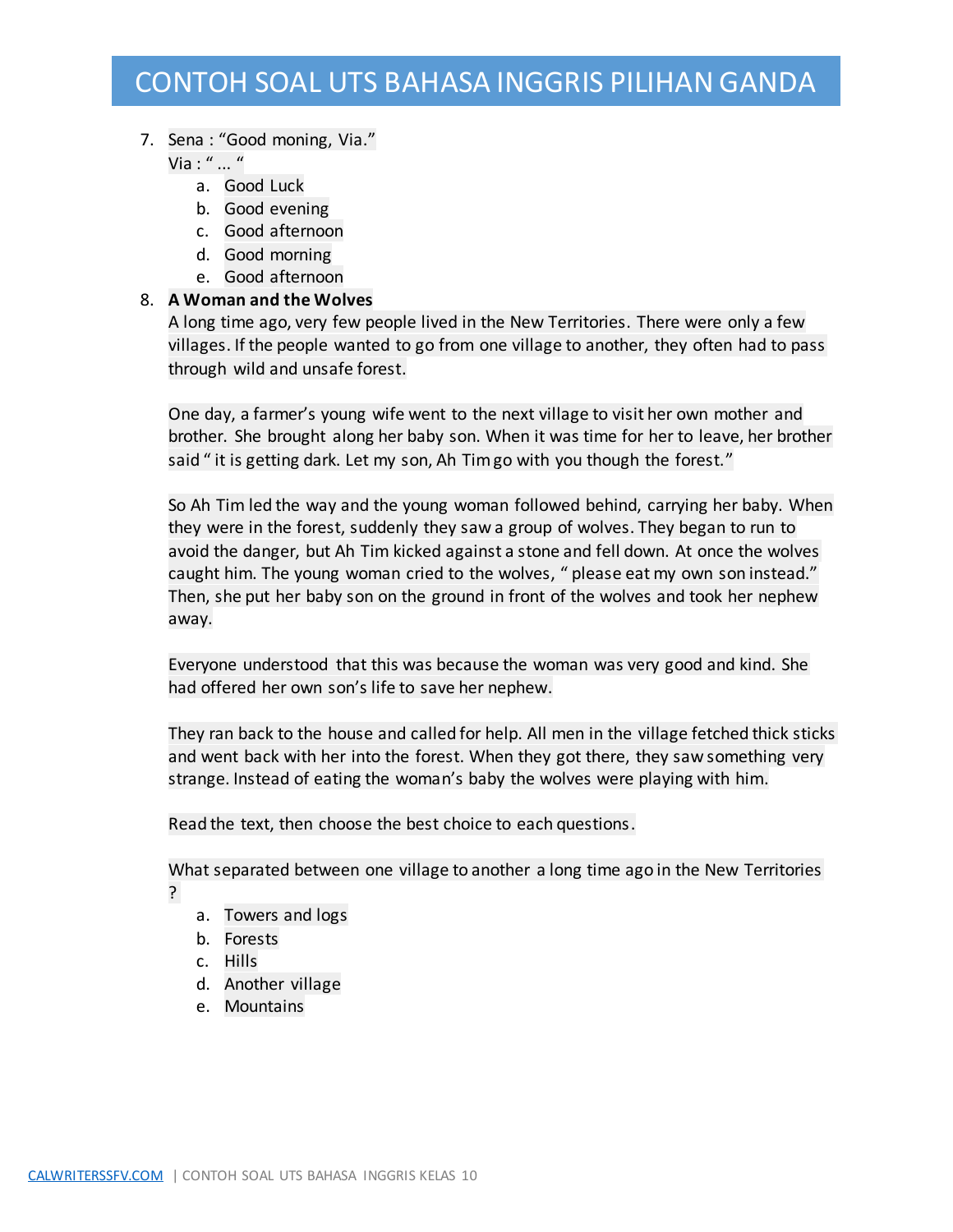9. I have lots of hobbies. I like music – mostly classical music and folk music – but I don't play an instrument. I like sports, especially tennis and basketball. At school I'm in the basketball team and I spend most of my extra-curricular time playing basket ball. I'm into animals very much. My sister and I have three dogs. They need lots of attention as you can imagine. My favorite subjects at school are art and geography. I think I'd like to become a park ranger when I graduate, perhaps work for the National Parks Service.

What does the paragraph tells us ?

- a. This paragraph tells us about the writer's education
- b. This paragraph tells us about the writer's identity
- c. This paragraph tells us about the writer's hobbies
- d. This paragraph tells us about thr writer's family
- e. This paragraph tells us about the writer's study
- 10. A long time ago, in a small village near the beach in West Sumatra lived a woman and her son, Malin Kundang. Malin Kundang and his mother had to live hard because his father had passed away when he was a baby.

One day, when Malin Kundang was sailing, he saw a merchant's ship being raided by a band of pirates. With his bravery, Malin Kundang helped the merchant defeat the pirates. To thank him, the merchant allowed Malin Kundang to sail with him. Malin Kundang agreed and left his mother alone.

Many years later, Malin Kundang became wealthy. When he was sailing on his trading journey, his ship landed on a coast near a small village. The local people recognized that it was Malin Kundang.

Malin Kundang's mother ran to the beach to meet the new rich merchant. She wanted to hug him to release her sadness of being lonely after a long time. When his mother came near him, Malin Kundang who was with his beautiful wife and his ship crews denied that she was his mother. After that he ordered his crews to set sail to leave the old woman who was then full of sadness and anger. Finally, she cursed Malin Kundang and he was thrown out to a small island and turned into a stone.

Who did curse Malin Kundang turning into a stone ?

- a. The ship's captain
- b. Malin Kundang's mother
- c. The crews of his ship
- d. The Merchan